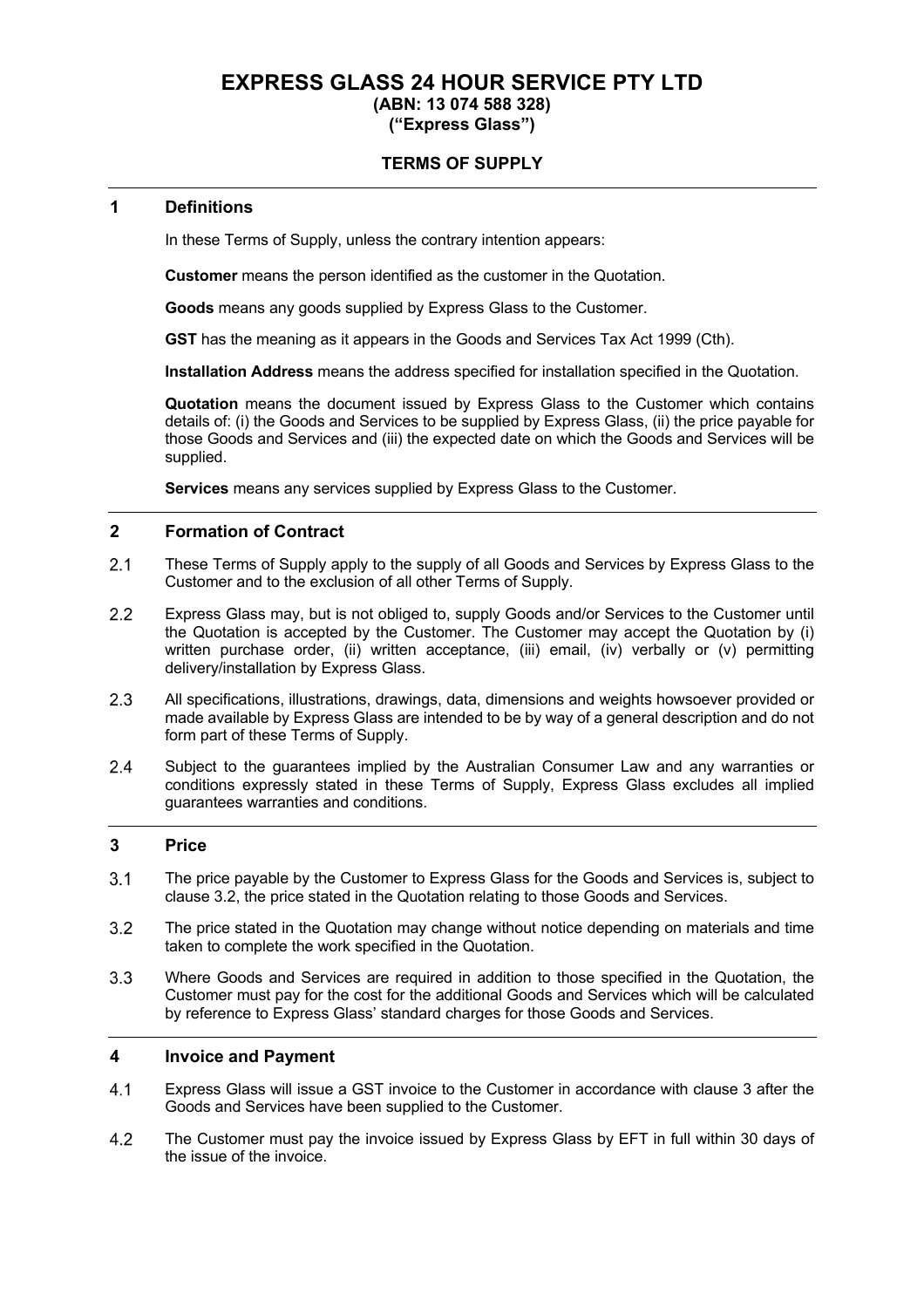- $4.3$ Express Glass may charge interest on any amount owed to it by the Customer under an unpaid invoice at the rate of 12% per annum.
- $4.4$ Express Glass may in its discretion allocate any payment received from the Customer towards any invoice that Express Glass determines.

#### **5 Supply**

- $5.1$ The Goods and Services will be supplied at the address notified to the Customer to Express Glass in the Quotation.
- $5.2$ The risk of loss or damage to the Goods passes to the Customer on installation.
- $5.3$ Any date specified in a Quotation, as the date by which Goods and Services will be supplied, is not an essential term of these Terms of Supply. Express Glass will not be liable for any loss or damage suffered by the Customer as a result of Goods and Services not being supplied by the date specified.
- $5.4$ The Customer must notify Express Glass in writing of any claim relating to the Goods and Services within seven days of supply.

#### **6 Liability Limitation**

- $6.1$ Express Glass is not liable for:
	- any defects or damage caused in whole or in part, by misuse, abuse, neglect, improper  $(a)$ application, repair or alteration (other than by Express Glass) or accident;
	- $(b)$ technical advice or assistance given by Express Glass which is not connected with the supply of the Goods and Services; or
	- $(c)$ any damage or deficiency, loss of profits, loss of revenue, loss of business opportunity, loss of reputation or any other head of damage commonly called 'indirect' or 'consequential' arising from the supply of the Goods and Services.
- $6.2$ Express Glass's liability to the Customer in respect of claims made by the Customer are limited as follows:
	- $(a)$ in the case of goods:
		- (i) replacing the goods; or
		- (ii) supplying equivalent goods; or
		- (iii) payment of the cost of replacing the goods or acquiring equivalent goods.
	- $(b)$ in the case of services:
		- (i) supplying the services again; or
		- (ii) payment of the cost of having the services supplied again.

#### **7 Intellectual Property**

- $7.1$ The intellectual property rights in any specification and/or design (including sketches, diagrams, plans and CAD renderings) provided by Express Glass remains the property of Express Glass.
- $7.2$ The Customer warrants to Express Glass that its use of any specification and/or design (including sketches, diagrams, plans and CAD renderings) provided by the Customer to Express Glass do not infringe the intellectual property rights of any third party.
- $7.3$ The Customer agrees to indemnify Express Glass against all actions, demands, costs and losses however arising from the use of intellectual property furnished or given by the Customer which infringe any third party rights in intellectual property.